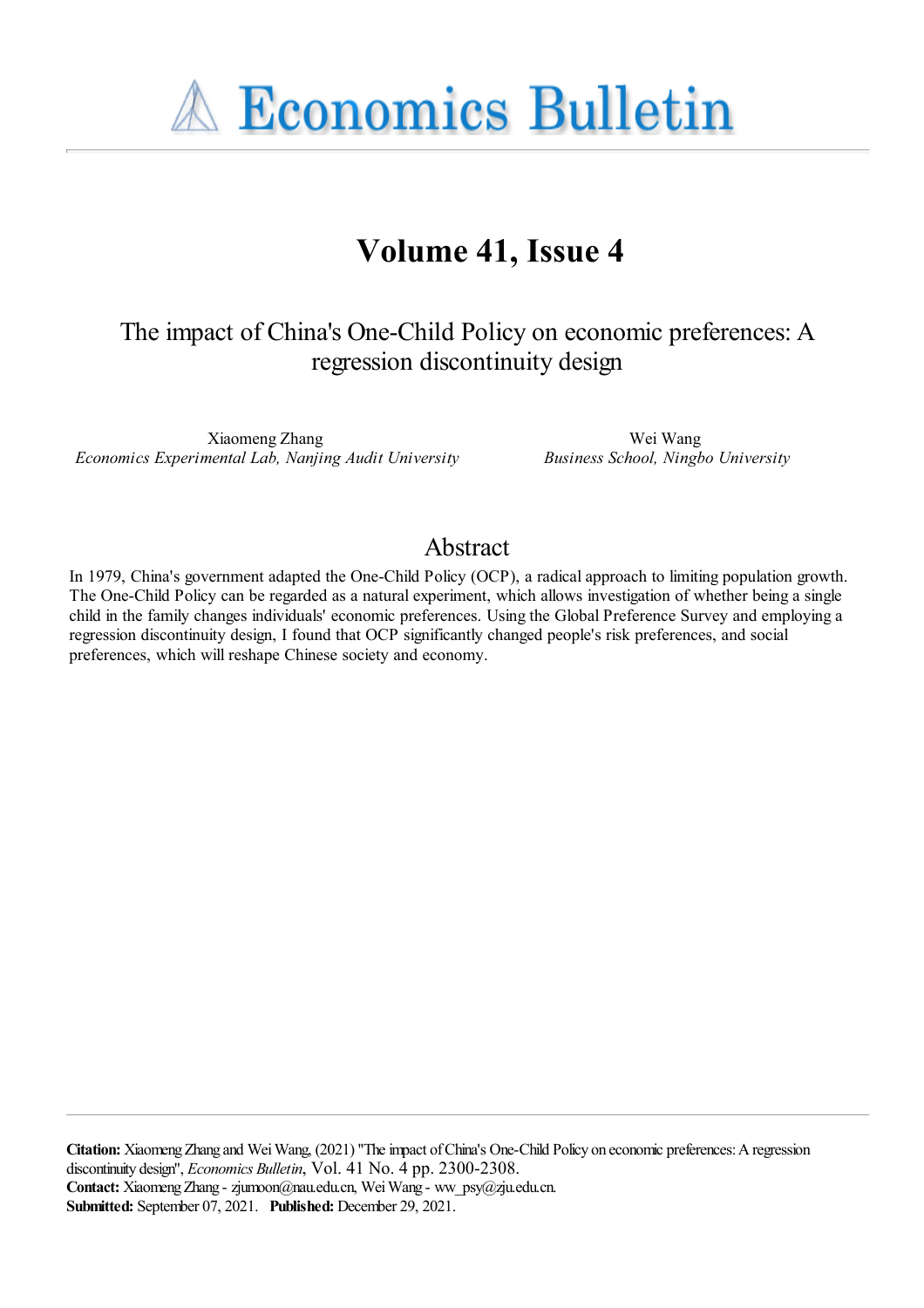#### 1 Introduction

In 1979, China's government adapted the One-Child Policy (OCP), a radical approach to limiting population growth. This policy requires urban couples to have only one child except ethnic minorities. This has led to concern about the effect of this policy on human capital(Qin et al., 2017), the single-child generation's health(Zhao and Zhou, 2018), individuals' noncognitive skills.(Fletcher and Kim, 2019).

A rich literature in psychology and behavioral economics argues that one's personal experiences and environment have a significant influence on economic preferences (Falk et al., 2018; Basin and Verdier, 2000; Dohmen et al., 2012; Malmendier and Nagel, 2011).The OPC created a special living environment for a single-child generation, which limited family size. Most children in this generation did not have siblings. Studies has shown that siblings could help children learn to trust others and be altruistic (Bergstrom and Stark, 1993; Keller, 1997). Siblings also could change people's risk attitude (Kimball et al., 2009). Hence, the hypothesis that being a single child will be more selfish and less likely to trust others is widely believed. However this hypothesis has not been well tested. It is because that as families with only one child are often related with families' financial status, families' structure or parents' special preference. Which making one child families themselves very different from non-one-child families. Hence it is hard to conclude that people with no siblings have special economic preferences. China's OCP provide us a natural experiment, which make the whole generation has no siblings, to investigate the effect of no siblings on economic preferences.

Cameron et al. (2013) has used several standard economics experiments to compare the risk preference and trust between the pre- and post-OCP generations in Beijing, which is the only study focus on OCP's effect on economic preferences. However, it has some limitations: First, it only used the subjects from Beijing. As the political center of China, Beijing has its particularities in economy, policy and culture, which makes it difficult to represent the vast region of China. Second, this study only investigate risk preference and trust, while other important economic preferences, such as altruism and time preference, remain unexplored. To investigate more economic preferences and the universality of findings, I administered a large-scale specialized survey(Falk et al., 2018). I then estimated the effects of the OCP on an individuals' economic preferences using a regression discontinuity (RD) approach, with the birth cohort as the running variable, to help control for selection bias. I first confirmed the results of Cameron et al. (2013) that OCP made individuals more risk-averse. I found the OCP made people less altruistic. The results are robust to alternative regression function specifications and bandwidth choices.

The paper makes two contributions to the literature. First, it enriches the study of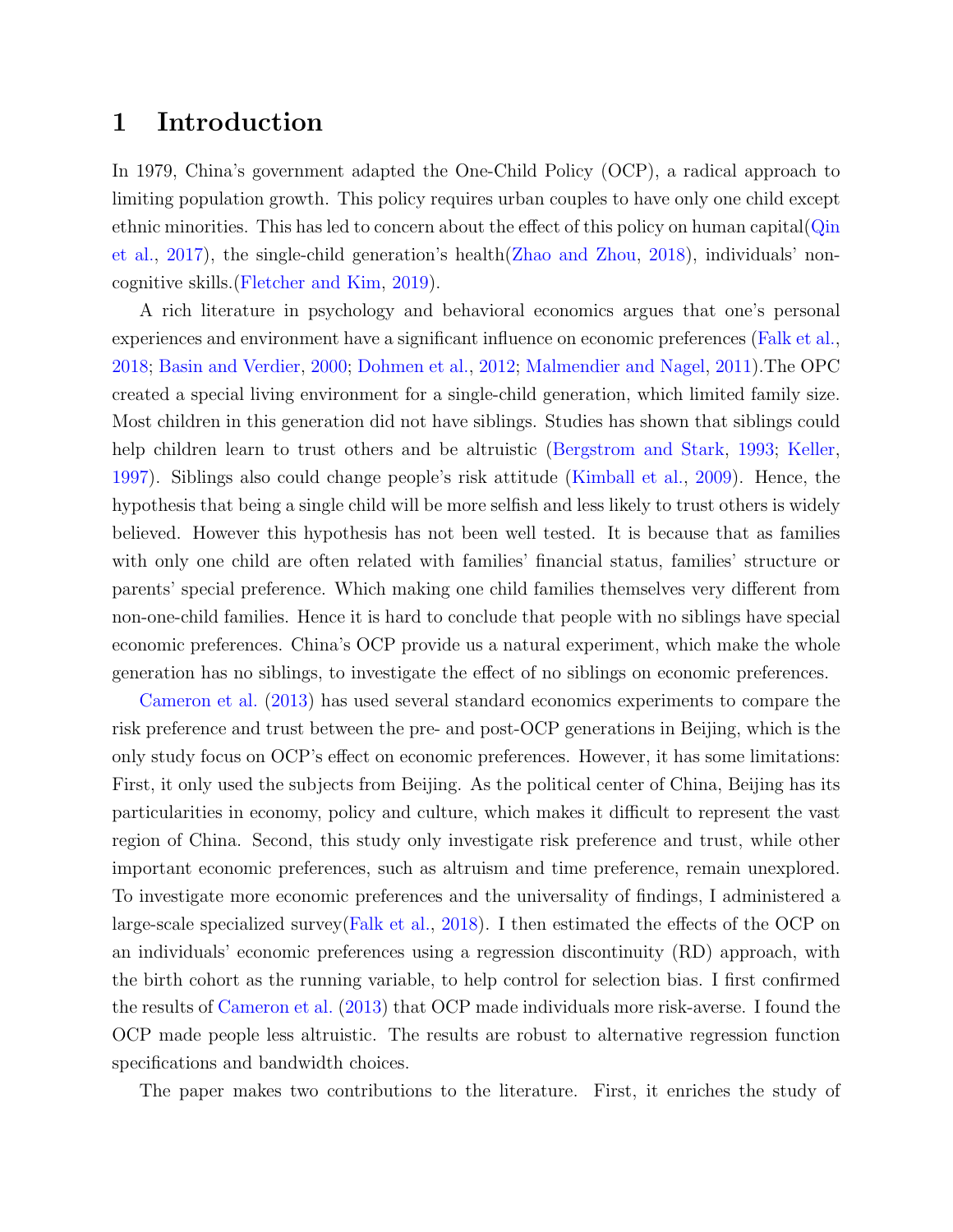China's One-Child Policy. Second, it adds to the literature on how interactions with peers, including siblings, impact individuals' economic preferences. The paper proceeds as follows: In Section 2, I describe the survey and data. In Section 3, I discuss the approach to statistical inference. I present the main results and several robustness checks in Section 4. Section 5 provides discussions and conclusions.

#### 2 Measurement and Data

I adapted the Global Preference Survey (GPS) (Falk et al., 2018) to measure economic preferences. Also, participants completed a demographic survey. Between March to July 2019 data were collected on Sojump (http://www.wjx.com), which is one of the most popular online survey platforms in China, using their paid sample service. They randomly picked registered users from their 2.6-million person sample of those who lived in different cities in China and have diverse demographic backgrounds. All subjects provided informed consent before participating. I collected 1258 responses; however, 221 omitted critical information, leaving 1037 valid responses. In order to make sure our sample is no selection bias, we compare our sample to data from the 2010 Chinese census and the 2018 wave of the China Family Panel Studies (CFPS) for the same birth cohorts, they have similar demographic and socioeconomic characteristics.

I measured six kinds of preferences: risk preference, time preference, altruism, positive reciprocity, negative reciprocity, and trust. The questions came from the Global Preferences Survey. This survey is the best way to measure the economic preference that I was interested in. The designers validated their survey questions by using experiments with financial incentives and gave each question a relative weight to ensure the survey captured actual preferences even without a real monetary reward.

I also collected demographic data from participants, including whether they were the single child in their family, gender, the family's annual income, education level, their parents' education levels, and whether they belong to a minority group.

#### 3 Method

The goal was to determine whether there is a causal relationship between OCP and economic preferences. Let  $Y_i$  represent the economic preference of individual i and  $single_i$  be the treatment status, i.e., whether the individual was the single child in the family. To motivate our approach, consider an OLS regression.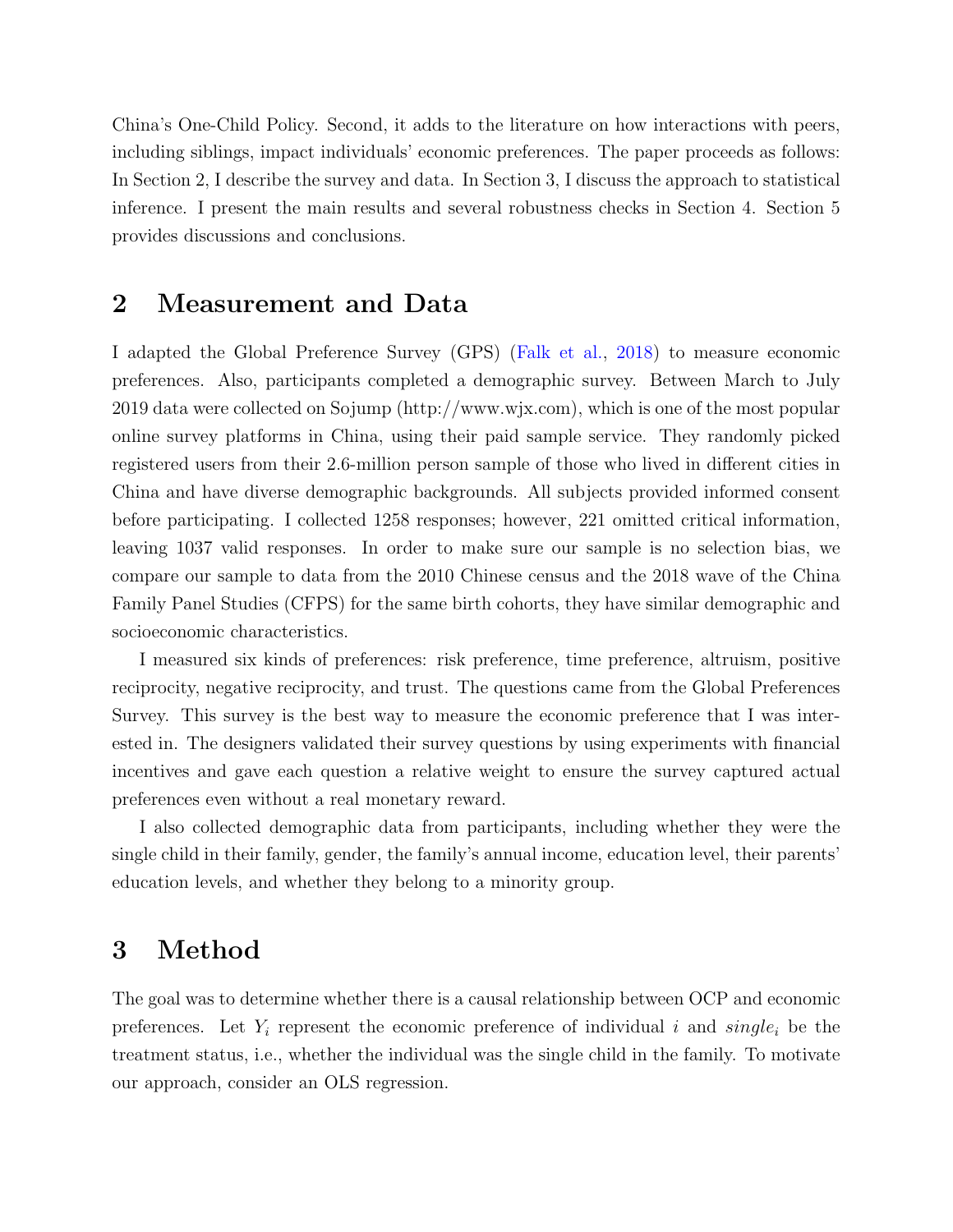| Preference             | Item description                                         |       |  |  |  |
|------------------------|----------------------------------------------------------|-------|--|--|--|
| Risk taking            | Lottery choice task                                      |       |  |  |  |
|                        | Qualitative survey question                              | 0.47  |  |  |  |
| Patience               | Inter-temporal choice task                               | 0.71  |  |  |  |
|                        | Qualitative survey question                              | 0.29  |  |  |  |
| Positive reciprocity   | Qualitative survey question                              | 0.48  |  |  |  |
|                        | Gift exchange task                                       | 0.52  |  |  |  |
| Negative reciprocity   | Qualitative survey question: take revenge                | 0.37  |  |  |  |
|                        | Qualitative survey question: punish unfair toward self   | 0.265 |  |  |  |
|                        | Qualitative survey question: punish unfair toward others | 0.265 |  |  |  |
| Altruism               | Qualitative survey question                              | 0.46  |  |  |  |
|                        | Altruism task                                            | 0.54  |  |  |  |
| Trust others intention | Qualitative survey question                              |       |  |  |  |

Table 1: Survey description

∗ In cases where more than one component is used to measure preferences we create an index using weights assigned by the designers of the Global Preference Survey (GPS) based on an experimental validation procedure.

$$
Y_i = \beta_0 + \beta_1 single + \varepsilon_i \tag{1}
$$

Equation (1) compares the preferences of a single child to the preferences of individuals who have siblings. In the event of non-random selection of individuals who were single child, an ordinary least squares approach has the potential to produce biased results. For example, parents who belong to a minority group are allowed to have two children and some wealthy families may pay a penalty to have more children. Any of these possibilities would bias the results if ordinary least squares regression analysis was used.

For this reason, I employed a regression discontinuity design (RD). The RD approach is a quasi-experimental pre-test/post-test design strategy that is useful in establishing causality in which participants have not been assigned to conditions in a random manner. It takes advantage of a discontinuity in the data, in this case, the beginning of the One-Child Policy (1979), and compares observations that lie on either side of this threshold. Since there are untreated observations on both sides of the program starting date, I used a fuzzy RD design to identify the causal effect of the One-Child Policy on individuals' economic preferences.

A fuzzy RD approach provides a research design that allows discontinuity to be an instrumental variable for the status of being a single child, which can be regarded as a locally randomized experiment. In the fuzzy RD design, whether one is a single child partially depends on the location of one's running variable, in this case, the birth year, relative to the cut-off point (1979).

This can be defined as:

$$
P_r \left(\text{single-child}_i = 1 | x_i\right) = E \left(\text{single-child}_i | x_i\right) = \begin{cases} g_0 \left(x_i\right) & \text{if } x_i \le x_0 \\ g_1 \left(x_i\right) & \text{if } x_i > x_0 \end{cases} \tag{2}
$$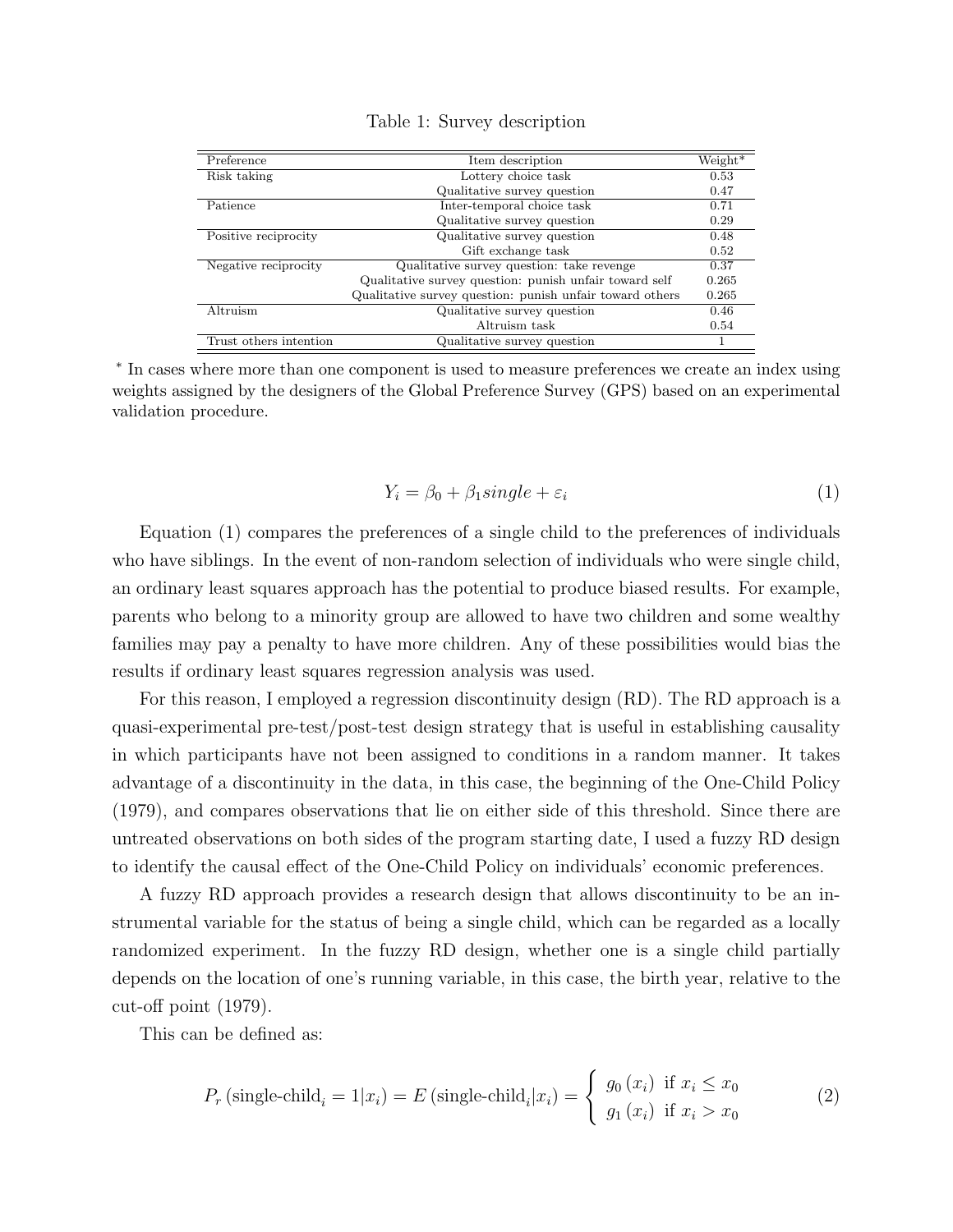where  $g_0(x_i)$  is the density function of being the single child before the cut-off and  $g_1(x_i)$  is the density function of being the single child after the cut-off.  $x_i$  is the running variable, the birth cohort, and  $x_0$  is the cut-off point of the running variable, defined as the birth cohort of 1979. I assumed  $g_0(x_i) < g_1(x_i)$  at the cut-off point  $x_0$ .

 $E[Y_{0i}]$  is the expected value of preferences of all the individuals if there was no OCP. I assume that around the cut-off point  $x_0$ ,  $E[Y_{0i}|x_0]$  is smooth and  $E[Y_{0i}|x_0] = f(x_i)$ . Suppose the effect of the treatment, being the single child, is  $\rho$ , and we have  $Y_{1i} = Y_{0i} + \rho D_i$ , where  $D_i = 1$  if the individual was the single child and  $Y_{1i}$  is the preference of the single child individual. Now we have:

$$
Y_i = f(x_i) + \rho D_i + \varepsilon_i \tag{3}
$$

Since  $E[Y_{0i}|x_0]$  is smooth at point  $x_0$ , then:

$$
\lim_{x_i \to x_0^+} E[f(x_0)] = \lim_{x_i \to x_0^-} E[f(x_0)] \tag{4}
$$

Thus we have

$$
\lim_{x_i \to x_0^+} E[Y_i | x_i = x_0] - \lim_{x_i \to x_0^-} E[Y_i | x_i = x_0] = \rho(\lim_{x_i \to x_0^+} E[D_i | x_i = x_0] - \lim_{x_i \to x_0^-} E[D_i | x_i = x_0])
$$
\n(5)

From equation (2),  $E[D_i|x_i]$  is not smooth at the point  $x_0$ . As such, I used:

$$
\rho = \frac{\lim_{x_i \to x_0^+} E\left[Y_i | x_i = x_0\right] - \lim_{x_i \to x_0^-} E\left[Y_i | x_i = x_0\right]}{\lim_{x_i \to x_0^+} E\left[D_i | x_i = x_0\right] - \lim_{x_i \to x_0^-} E\left[D_i | x_i = x_0\right]} = \frac{\beta_1}{\alpha_1} \tag{6}
$$

The empirical analysis implements a Fuzzy RD by using the two-stage, least square (2SLS) regression, making the discontinuity of the probability of being a single child an instrumental variable (Hahn et al., 2001). The endogenous explanatory variable is the single child, and the IV is being born after 1979. The first-stage of the 2SLS is to estimate the  $\alpha_1$ in equation (6) by

$$
\min_{\alpha_0, \alpha_1, \alpha_2, \alpha_3} \sum_{i=1}^{N} K\left(\frac{x_i - x_0}{h}\right) \left[D_i - \alpha_0 - \alpha_1 T_i - \alpha_2 f\left(x_i - x_0\right) - \alpha_3 f\left(x_i - x_0\right) T_i\right]^2 \tag{7}
$$

and  $\beta_1$  is estimated from

$$
\min_{\beta_0, \beta_1, \beta_2, \beta_3} \sum_{i=1}^N K\left(\frac{x_i - x_0}{h}\right) \left[Y_i - \beta_0 - \beta_1 T_i - \beta_2 f\left(x_i - x_0\right) - \beta_3 f\left(x_i - x_0\right) T_i\right]^2 \tag{8}
$$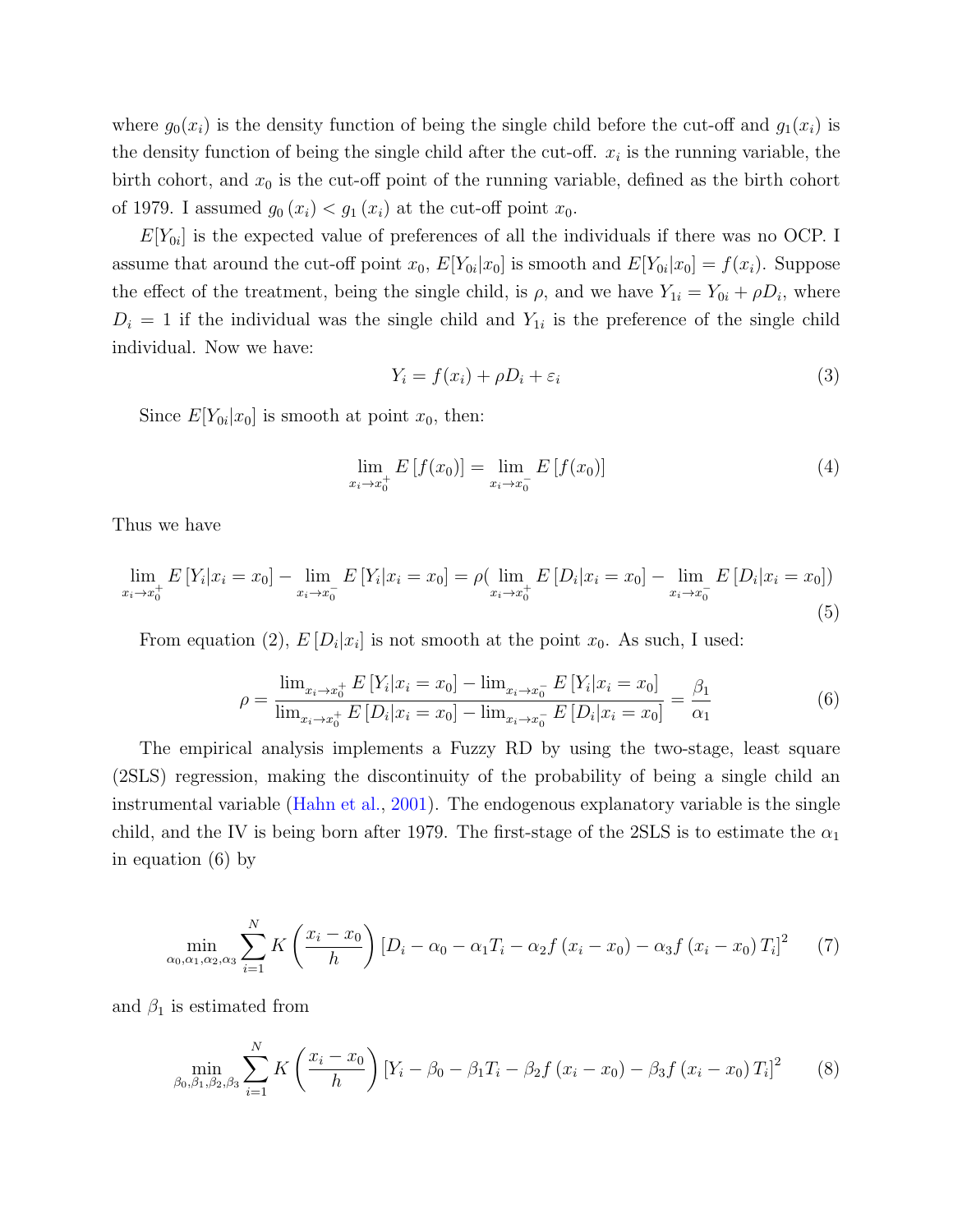|                                | $\left(1\right)$ | (2)                 | (3)              | 4)                 | (5)                 | (6)              |
|--------------------------------|------------------|---------------------|------------------|--------------------|---------------------|------------------|
| VARIABLES                      | Female           | Education           | Income           | Minority           | Father's edu        | Mother's edu     |
| <b>RD_Estimate</b>             | 0.128<br>(0.163) | $0.719*$<br>(0.417) | 18.14<br>(13.40) | 0.0683<br>(0.0700) | $-0.306$<br>(0.407) | 0.165<br>(0.503) |
| Observations                   | 1.037            | 1.037               | 1.037            | 1,037              | 1.037               | 1,037            |
| Standard errors in parentheses |                  |                     |                  |                    |                     |                  |

Table 2: Predetermined variables check

\*\*\* p<0.01, \*\* p<0.05, \* p<0.1

where  $T_i$  is an indicator equal to one if  $x_i \leq x_0$ , zero otherwise. h is the bandwidth selected according to Calonico et al. (2014) and  $K\left(\frac{x_i-x_0}{h}\right)$  $\frac{-x_0}{h}$ ) is a common triangle kernel weight suggested by Imbens and Lemieux (2008).

The first important assumption of RD design is that there is a discontinuity of density of being a single child. I calculated the single-child percentage from China's 2005 min-census data, and there is a significant discontinuity at 1979 (22.94 % before vs 54.04 % after).

The second validity test is checking whether the predetermined variables of the participants are smoothly distributed around the cut-off point. I collected information on six predetermined variables: gender, family annual income level, education level, minority status, father's education levels, and mother's education levels. I ran the RD regression by using these predetermined variables as the dependent variables, and the regression results are shown in Table 2. All the coefficients were not significant, so I could not reject the null hypothesis that the distribution of the predetermined variables was smooth and continuous around the cut-off point.

The third potential concern is that parents might have manipulated the timing of their childrens' births. In our case, it is reasonable to believe that people would not have known before 1977 that there would be a one child policy in 1979, meaning that parents could not have deliberately timed the birth of children as to avoid having them being a single child. Studies also shown that there is no baby boom before 1979 (Hesketh et al., 2005). Which makes it is clear that people who were born just before 1979 and those who were born just after 1979 have no significant different background when they were born.

#### 4 Results

Figure 1 plots the relationship between the proportion of respondents who report being a single-child and birth cohort. The first-stage regression shows that people born before the cut-off had a  $48.4\%$  lower probability of being a single-child than those born after ( $p=0.000$ ).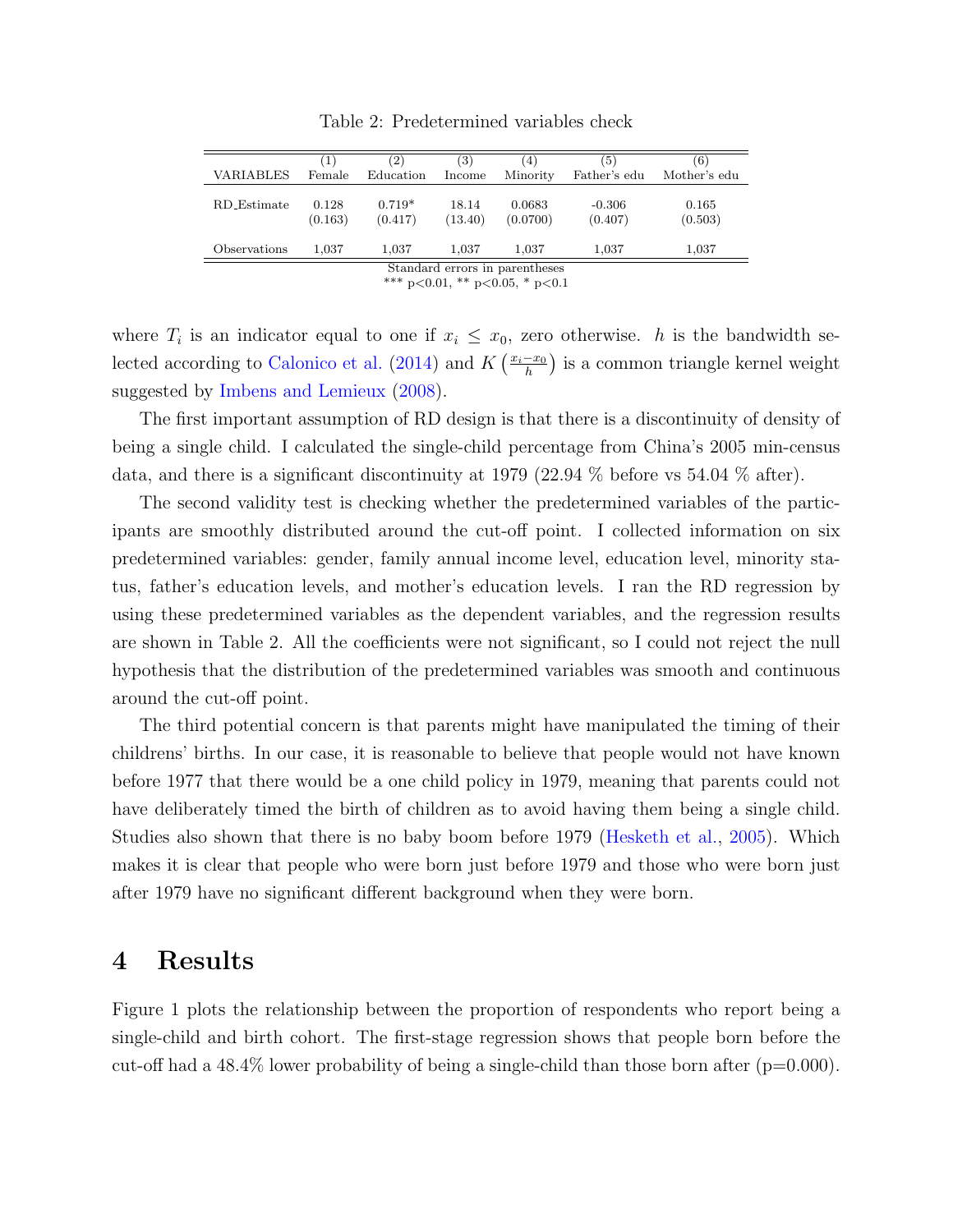

Figure 1: Distribution of single child probability: Each dot represents the proportion of people who were single child of a family within each year cohort, and the green lines are the linear fits for each side of the cut-off, and the gray lines mark the 95% confidence interval.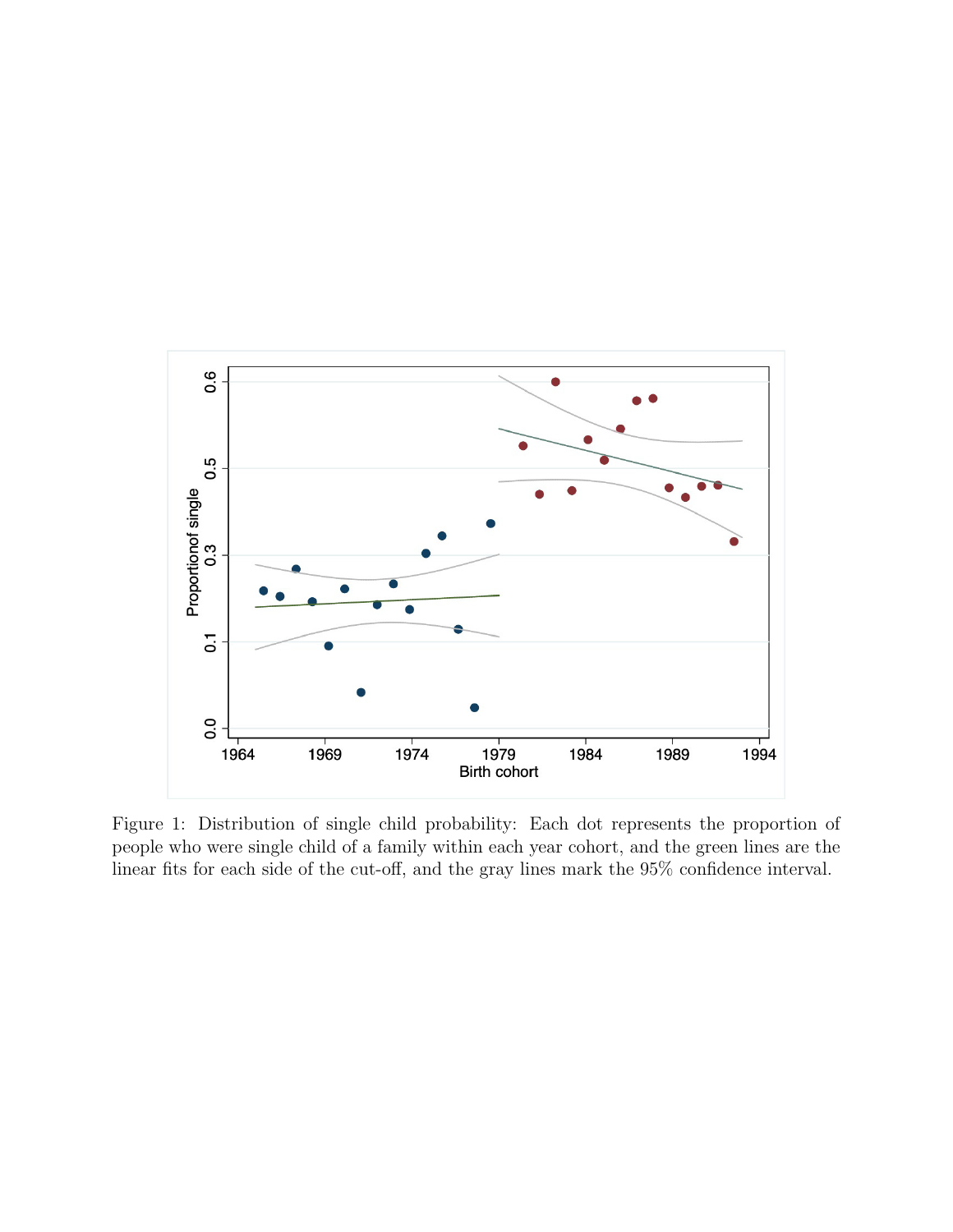| <b>VARIABLES</b>     | $\mathbf{1}$   | $\left( 2\right)$ | $\left( 3\right)$ | $\left(4\right)$ | '5)        | (6)      |
|----------------------|----------------|-------------------|-------------------|------------------|------------|----------|
|                      | Risk tolerance | Patience          | Pos. R.           | Neg. R.          | Altruism   | Trust    |
| R.D_Estimate         | $-2.251**$     | 1.410             | $-0.239$          | 0.358            | $-1.823**$ | $-0.203$ |
|                      | (1.123)        | (0.969)           | (0.660)           | (0.893)          | (0.825)    | (0.815)  |
| Eff. Observation     | 178            | 178               | 244               | 178              | 178        | 244      |
| Conventional p-value | 0.05           | 0.15              | 0.72              | 0.69             | 0.03       | 0.80     |
| Bandwith(year)       | 4.91           | 4.90              | 6.52              | 5.07             | 5.98       | 6.90     |

Table 3: Baseline results

Standard errors in parentheses

\*\*\* p<0.01, \*\* p<0.05, \* p<0.1

|                     | (1)            | (2)      | (3)       | (4)     | (5)         | (6)      |
|---------------------|----------------|----------|-----------|---------|-------------|----------|
| <b>VARIABLES</b>    | Risk tolerance | Patience | Pos. R.   | Neg. R. | Altruism    | Trust    |
|                     |                |          |           |         |             |          |
| Control variables   | $-2.702**$     | 1.354    | $-0.256$  | 0.544   | $-1.494*$   | $-0.314$ |
|                     | (1.106)        | (0.959)  | (0.679)   | (0.700) | (0.821)     | (0.845)  |
|                     |                |          |           |         |             |          |
| $Bandwith(-1 year)$ | $-1.606**$     | 0.580    | $-0.0980$ | 0.694   | $-2.037***$ | 0.248    |
|                     | (0.682)        | (0.626)  | (0.486)   | (0.595) | (0.548)     | (0.600)  |
|                     |                |          |           |         |             |          |
| $Bandwith(+1 year)$ | $-1.033*$      | 0.534    | $-0.0873$ | 0.684   | $-1.987***$ | 0.376    |
|                     | (0.567)        | (0.537)  | (0.450)   | (0.523) | (0.529)     | (0.520)  |
|                     |                |          |           |         |             |          |
| Epanechnikov kernel | $-2.687**$     | 1.381    | $-0.243$  | 0.393   | $-1.479*$   | $-0.571$ |
|                     | (1.084)        | (1.060)  | (0.754)   | (0.856) | (0.843)     | (1.004)  |
|                     |                |          |           |         |             |          |
| Local quadratic     | $-2.334**$     | 1.113    | $-0.175$  | 0.632   | $-1.338*$   | $-0.459$ |
|                     | (0.972)        | (0.863)  | (0.696)   | (0.631) | (0.713)     | (0.946)  |
|                     |                |          |           |         |             |          |

Table 4: Robustness check

Standard errors in parentheses

\*\*\* p<0.01, \*\* p<0.05, \* p<0.1

The regression results in Table 3 are consistent with the hypothesis that the experience of being a single-child changed participants' economic preferences. The coefficients of being a single-child are significantly negative for risk tolerance  $(p=0.045)$ , and altruism  $(p=0.027)$ . I found no effect of patience, reciprocity and trust in others.

Then I performed robustness checks. First, I controlled for the demographic variables in a local linear regression, including gender, family annual income level, and parents' education levels. Second, I tested the sensitivity of the effect of OCP to the bandwidth choice. I used different bandwidths of  $h^* - 1year$  and  $h^* + 1year$  to do the RD regression, where  $h^*$  denotes the optimal bandwidth Cattaneo et al. (2018). Third, I use the Epanechnikov kernel function as an alternative. Fourth, I used a local quadratic regression as a robustness check. Results are shown in Table 4 and are consistent with the baseline results in Table 3.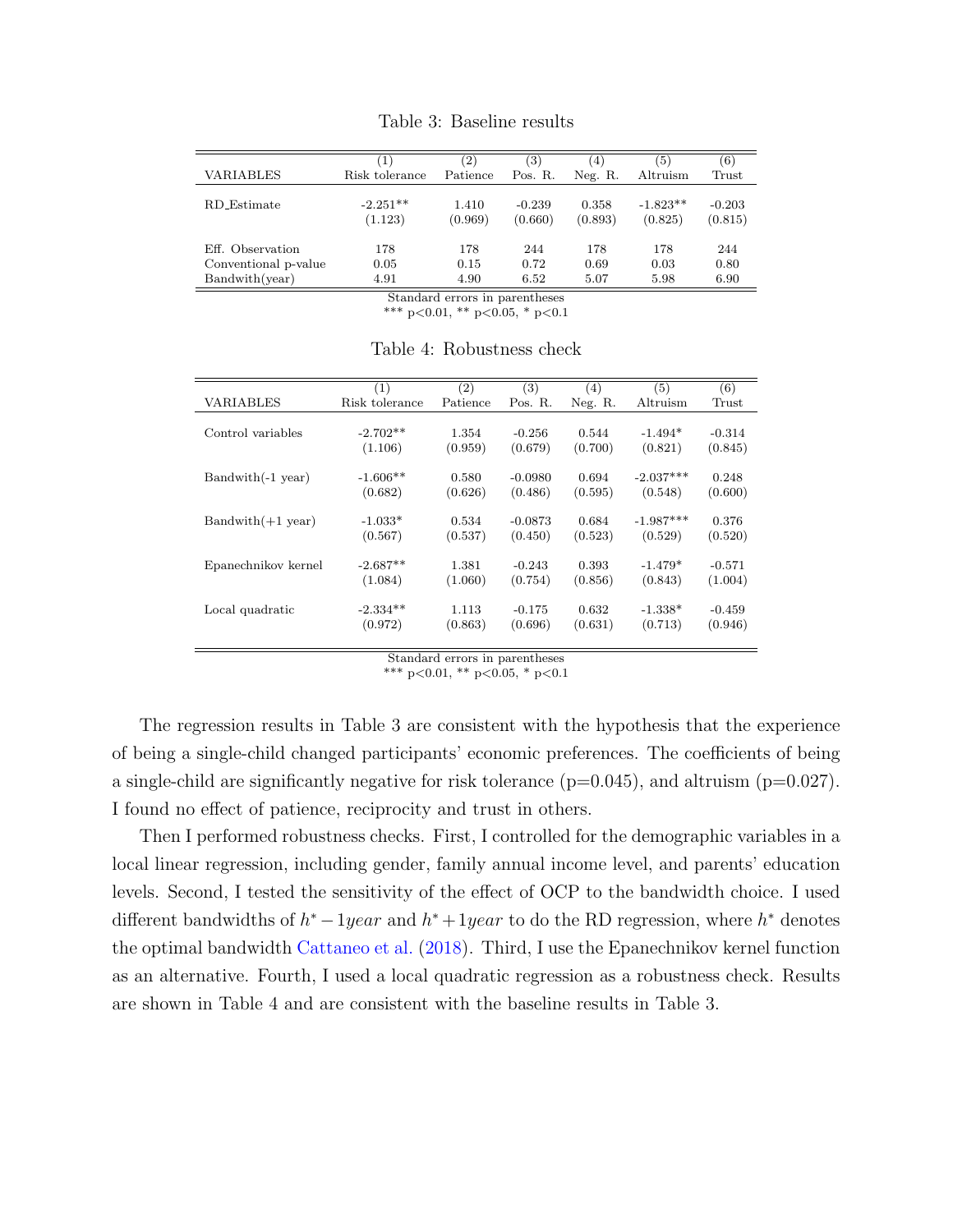### 5 Conclusions

This paper uses the One-Child Policy in China as a natural experiment to study the impact of being a single child on an individual's economic preferences. It was based on survey data using the Global Preferences Survey and utilized a fuzzy RD design. The results show that OCP significantly changes people's economic preferences. It makes people more risk-averse, and less altruistic.

## References

- Basin, A. and Verdier, T. (2000). "beyond the melting pot": Cultural transmission,marriage, and the evolution of ethnic and religious traits. The Quarterly Journal of Economics, 115:955–988.
- Bergstrom, T. and Stark, O. (1993). How altruism can prevail in an evolutionary environment. American Economic Review, 83:149–155.
- Calonico, S., Cattaneo, M. D., and Titiunik, R. (2014). Robust nonparametric confidence intervals for regression-discontinuity designs. Econometrica, 82:2295–2326.
- Cameron, L., Erkal, N., Gangadharan, L., and Meng, X. (2013). Little emperors: Behavioral impacts of china's one-child policy. Science, 339(6122):953–957.
- Cattaneo, M. D., Jansson, M., and Ma, X. (2018). Manipulation testing based on density discontinuity. The Stata Journal, 18:234–261.
- Dohmen, T., Falk, A., Huffman, D., and Sunde, U. (2012). The intergenerational transmission of risk and trust attitudes. The Review of Economic Studies, 79:645–677.
- Falk, A., Becker, A., Dohmen, T., Enke, B., Huffman, D., and Sunde, U. (2018). Global evidence on economic preferences. The Quarterly Journal of Economics, 133:1645–1692.
- Fletcher, J. and Kim, J. (2019). The effect of sibship size on non-cognitive skills: Evidence from natural experiments. Labour Economics, 56:36–43.
- Hahn, J. Y., Todd, P., and Van der Klaauw, W. (2001). Identification and estimation of treatment effects with a regression discontinuity design. Econometrica, 69:201–209.
- Hesketh, T., Lu, L., and WeiXing, Z. (2005). The effect of china's one-child family policy after 25 years. New England Journal of Medical, 353:1171–1176.